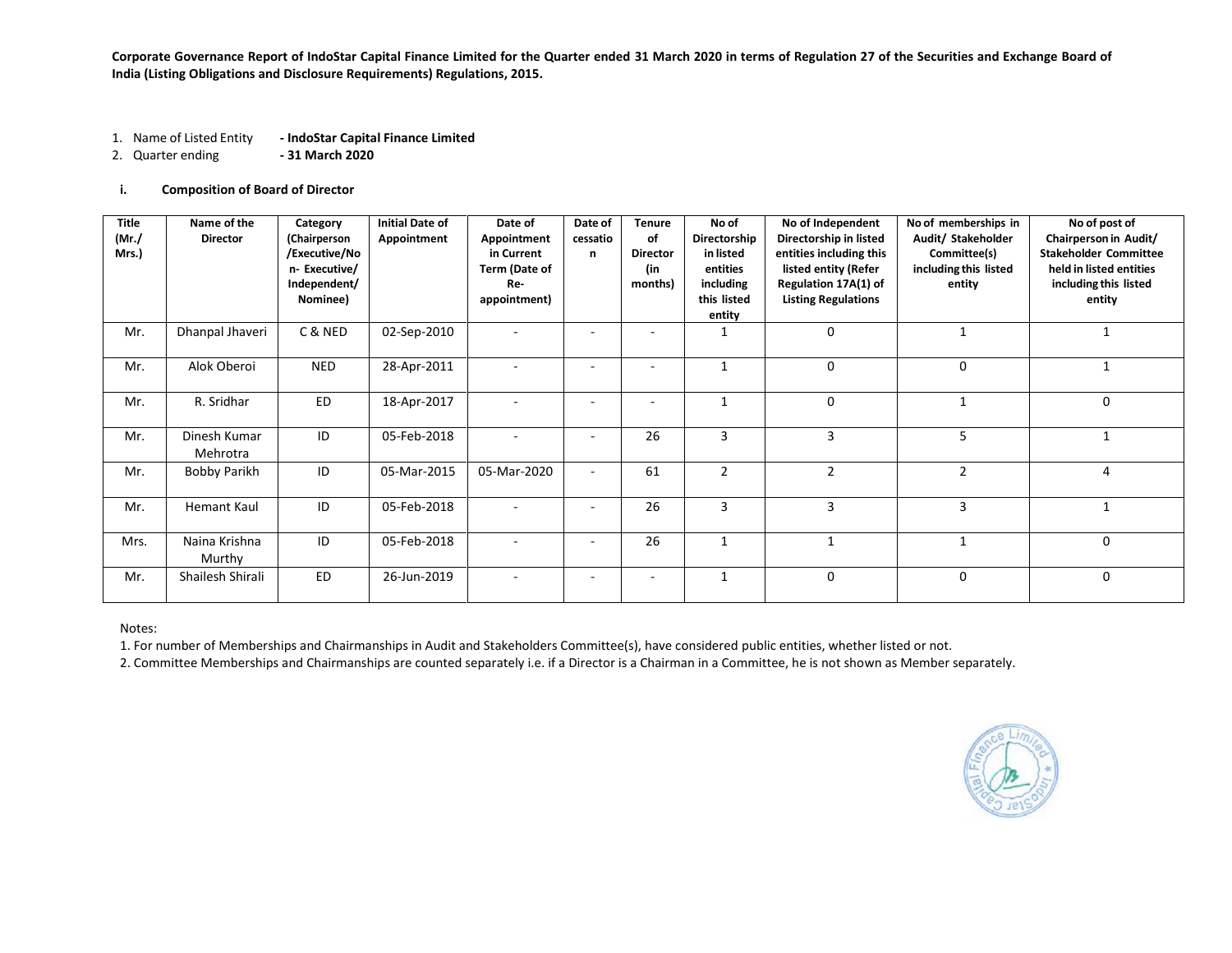## **ii. Composition of Committees**

|               | <b>Audit Committee</b>      |          |                        |                         |                       |  |  |
|---------------|-----------------------------|----------|------------------------|-------------------------|-----------------------|--|--|
| Sr.           | <b>Name of the Director</b> | Category | Chairperson/Membership | <b>Appointment Date</b> | <b>Cessation Date</b> |  |  |
| No.           |                             |          |                        |                         |                       |  |  |
|               | <b>Bobby Parikh</b>         | ID       | Chairperson            | 05-Mar-2015             |                       |  |  |
| $\mathcal{P}$ | Dhanpal Jhaveri             | C & NED  | Member                 | 28-Apr-2011             |                       |  |  |
| 3             | Hemant Kaul                 | ID       | Member                 | 05-Feb-2018             |                       |  |  |
| 4             | Naina Krishna Murthy        | ID       | Member                 | 05-Feb-2018             |                       |  |  |

| Sr.<br>No.     | <b>Name of the Director</b> | Category   | <b>Chairperson/Membership</b> | <b>Appointment Date</b> | <b>Cessation Date</b> |
|----------------|-----------------------------|------------|-------------------------------|-------------------------|-----------------------|
|                | Bobby Parikh                | ID         | Chairperson*                  | 05-Mar-2015             |                       |
| $\overline{2}$ | Alok Oberoi                 | <b>NED</b> | Member                        | 28-Apr-2011             |                       |
| 3              | Dhanpal Jhaveri             | C & NED    | Member                        | 05-May-2015             |                       |
| 4              | <b>Hemant Kaul</b>          | ID         | Member                        | 05-Feb-2018             |                       |

|         | <b>Stakeholders Relationship Committee</b> |          |                               |                         |                       |  |  |
|---------|--------------------------------------------|----------|-------------------------------|-------------------------|-----------------------|--|--|
| Sr. No. | <b>Name of the Director</b>                | Category | <b>Chairperson/Membership</b> | <b>Appointment Date</b> | <b>Cessation Date</b> |  |  |
|         | Dhanpal Jhaveri                            | C & NED  | Chairperson                   | 05-Feb-2018             |                       |  |  |
|         | R. Sridhar                                 | ED       | Member                        | 05-Feb-2018             |                       |  |  |
|         | Dinesh Kumar Mehrotra                      | ID       | Member                        | 05-Feb-2018             |                       |  |  |
|         | Bobby Parikh                               | ID       | Member                        | 05-Feb-2018             |                       |  |  |

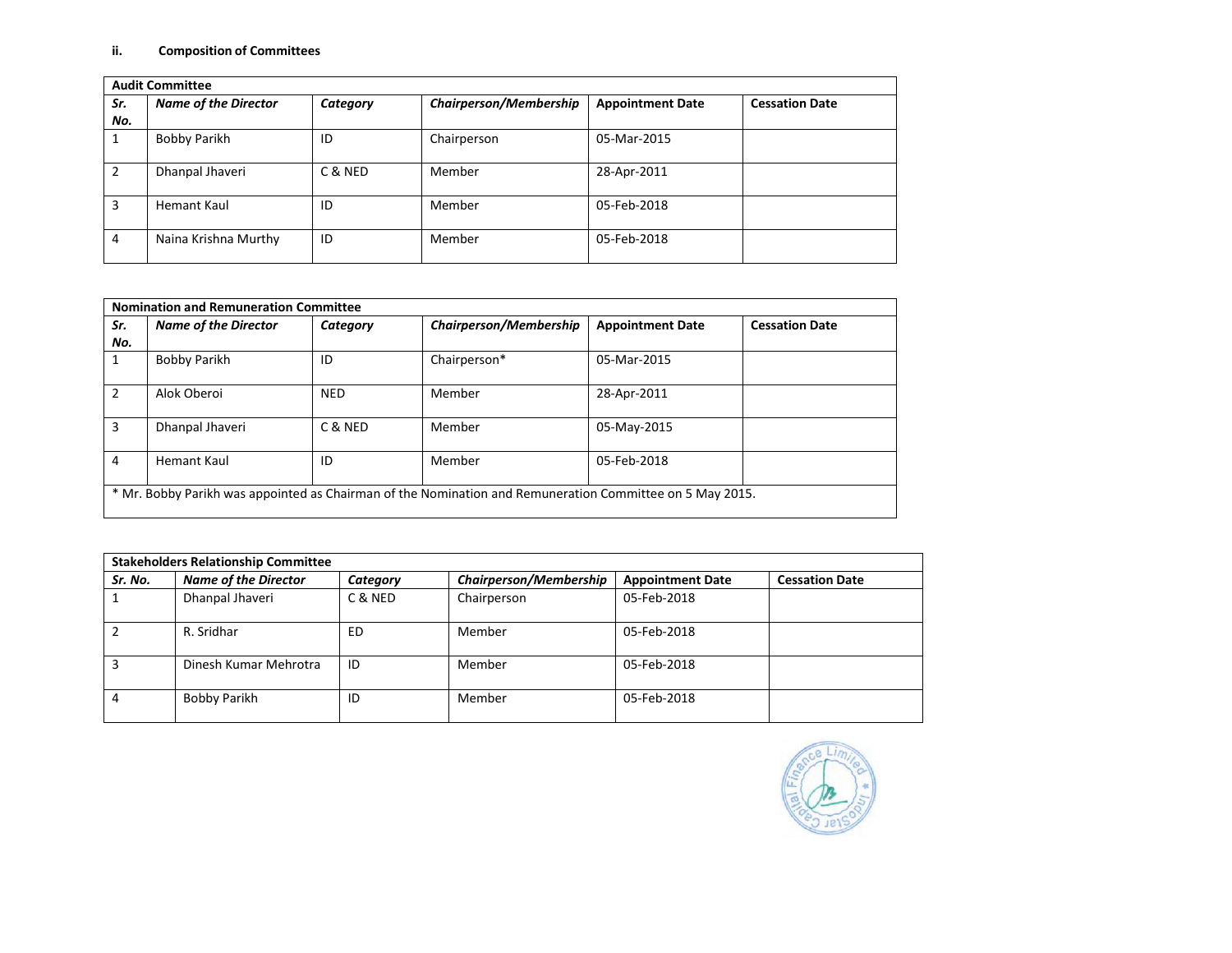|         | <b>Risk Management Committee</b> |          |                               |                         |                       |  |  |
|---------|----------------------------------|----------|-------------------------------|-------------------------|-----------------------|--|--|
| Sr. No. | <b>Name of the Director</b>      | Category | <b>Chairperson/Membership</b> | <b>Appointment Date</b> | <b>Cessation Date</b> |  |  |
| 1       | Dinesh Kumar Mehrotra            | ID       | Chairperson                   | 05-Feb-2018             |                       |  |  |
| 2       | Hemant Kaul                      | ID       | Member                        | 05-Feb-2018             |                       |  |  |
| 3       | R. Sridhar                       | ED       | Member                        | 05-Feb-2018             |                       |  |  |
| 4       | Amol Joshi                       | Member   | Member                        | 08-Aug-2019             |                       |  |  |
| 5       | Prashant Joshi                   | Member   | Member                        | 10-Aug-2018             |                       |  |  |

|         | <b>Corporate Social Responsibility Committee</b> |          |                               |                         |                       |  |
|---------|--------------------------------------------------|----------|-------------------------------|-------------------------|-----------------------|--|
| Sr. No. | <b>Name of the Director</b>                      | Category | <b>Chairperson/Membership</b> | <b>Appointment Date</b> | <b>Cessation Date</b> |  |
|         | Dinesh Kumar Mehrotra                            | ID       | Chairperson                   | 05-Feb-2018             |                       |  |
| 2       | Dhanpal Jhaveri                                  | C & NED  | Member                        | 12-Nov-2014             |                       |  |
| 3       | R. Sridhar                                       | ED       | Member                        | 18-Apr-2017             |                       |  |
| 4       | Naina Krishna Murthy                             | ID       | Member                        | 05-Feb-2018             |                       |  |

# iii. **Meeting of Board of Directors**

| Sr | Date(s) of meeting (if any)<br>in the previous quarter | Date(s) of meeting (if any) in<br>the current quarter | Maximum gap between any two<br>consecutive (in number of days) | Whether requirement of<br>Quorum met (Yes/No) |
|----|--------------------------------------------------------|-------------------------------------------------------|----------------------------------------------------------------|-----------------------------------------------|
|    | 07-Nov-2019                                            |                                                       |                                                                | Yes                                           |
|    |                                                        | 31-Jan-2020                                           | 84                                                             | Yes                                           |
|    |                                                        | 06-Feb-2020                                           |                                                                | Yes                                           |

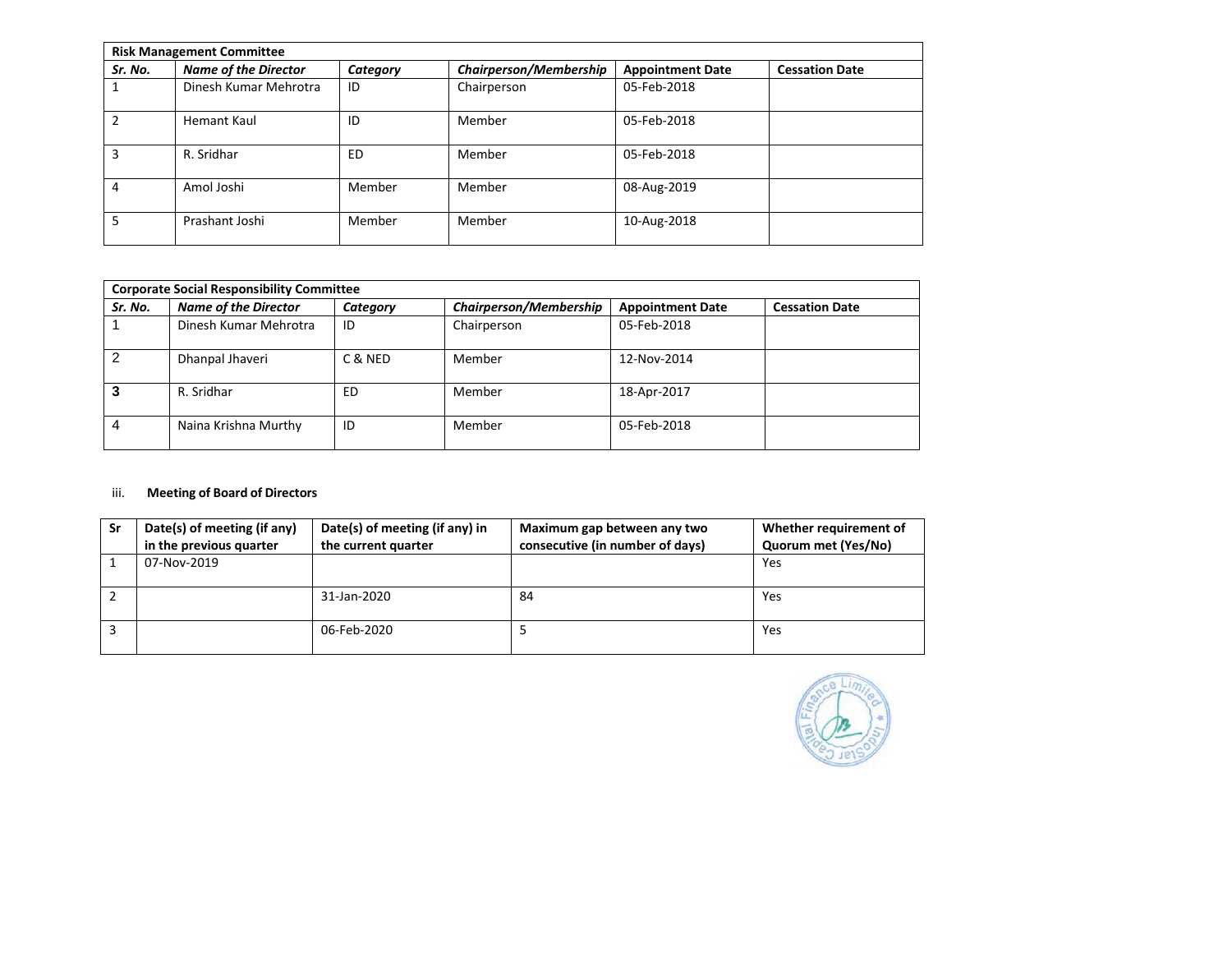## iv. **Meeting of Committees**

| Sr. | Name of the<br><b>Committee</b> | Date(s) of meeting (if<br>any) in the previous<br>quarter | Date(s) of meeting (if<br>any) in the current<br>quarter | Maximum gap<br>between any two<br>consecutive (in<br>number of days) | Whether<br>requirement of<br>Quorum met<br>(Yes/No) |
|-----|---------------------------------|-----------------------------------------------------------|----------------------------------------------------------|----------------------------------------------------------------------|-----------------------------------------------------|
|     | Audit<br>Committee              | 07-Nov-2019                                               |                                                          |                                                                      | Yes                                                 |
|     |                                 |                                                           | 31-Jan-2020                                              | 84                                                                   | Yes                                                 |
|     |                                 |                                                           | 06-Feb-2020                                              | 5                                                                    | Yes                                                 |

## v. **Related Party Transactions**

| Sr | <b>Subject</b>                                                                                            | Compliance status (Yes/No/NA) |
|----|-----------------------------------------------------------------------------------------------------------|-------------------------------|
|    | Whether prior approval of audit committee obtained                                                        | Yes                           |
|    | Whether shareholder approval obtained for material RPT                                                    | Not Applicable                |
| 3  | Whether details of RPT entered into pursuant to omnibus approval have been<br>reviewed by Audit Committee | Yes                           |

#### **VI. Affirmations**

#### **Annexure I**

- 1. The composition of Board of Directors is in terms of SEBI (Listing Obligations and Disclosure Requirements) Regulations, 2015. **Yes**
- 2. The composition of the following committeesisin terms of SEBI (Listing Obligations and Disclosure Requirements) Regulations, 2015
	- a. AuditCommittee **Yes**
	- b. Nomination&remuneration committee **Yes**
	- c. Stakeholdersrelationshipcommittee **Yes**
	- d. Risk management committee (applicable to the top 500 listed entities) **- Yes**
- 3. The committee members have been made aware of their powers, role and responsibilities as specified in SEBI (Listing Obligations and Disclosure Requirements) Regulations, 2015. **- Yes**
- 4. The meetings of the board of directors and the above committees have been conducted in the manner asspecified in SEBI (Listing Obligations and Disclosure Requirements) Regulations, 2015.**- Yes**
- 5. a. This report and/or the report submitted in the previous quarter has been placed before Board of Directors. **– Yes\*** b. Any comments/observations/advice of Board of Directors may be mentioned here:

## Notes:

- (1) This report will be submitted before the Board of Directors at the ensuing Board Meeting.
- (1) The report for the previous quarter i.e. 31 December 2019 was placed before the Board of Directors at their meeting held on 6 February 2020.

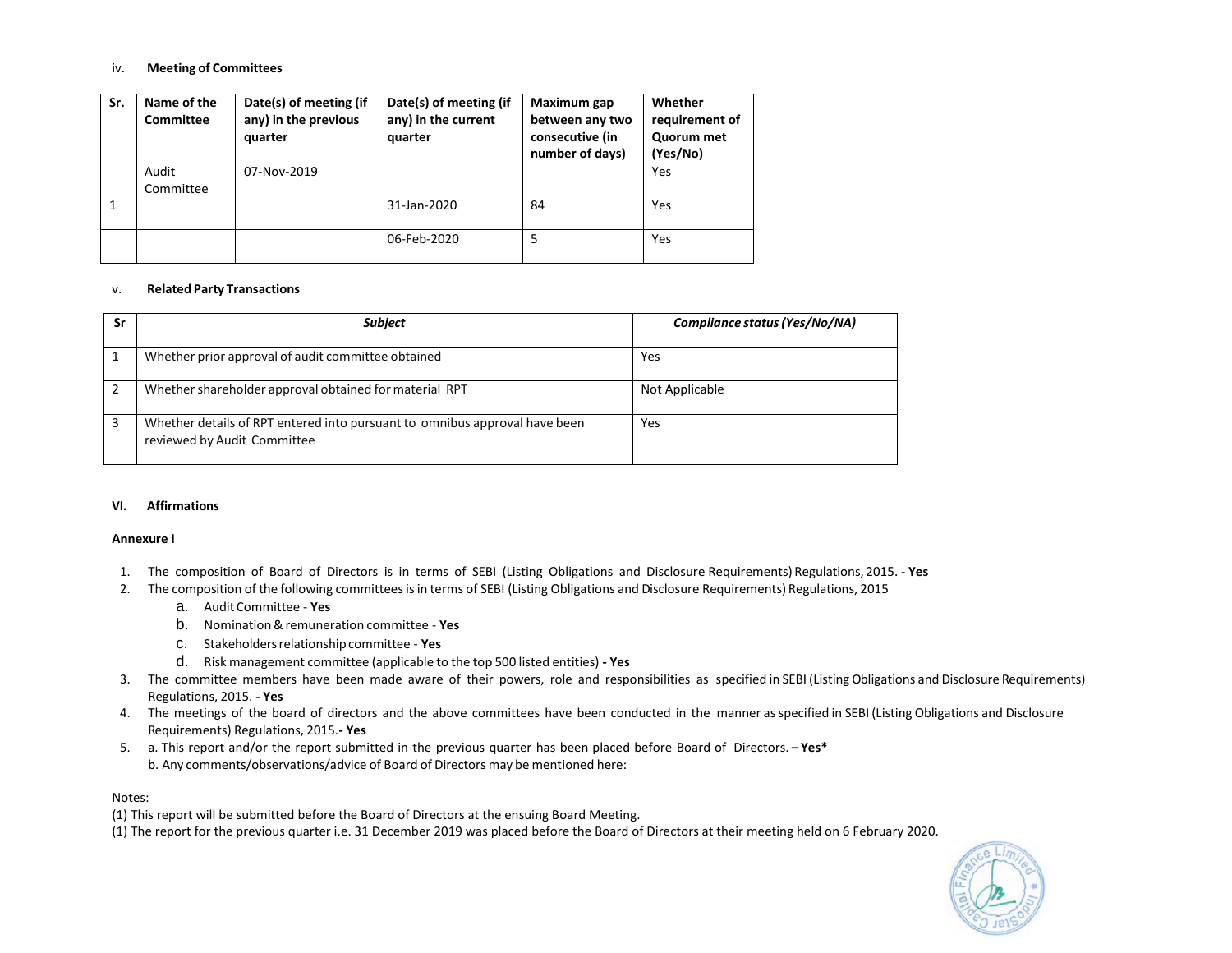### **Annexure II**

#### **Disclosure on website in terms of Listing Regulations**

- Details of business- **Yes**
- Terms and conditions of appointment of independent directors- **Yes**
- Composition of various committees of board of directors- **Yes**
- Code of conduct of board of directors and senior management personnel- **Yes**
- Details of establishment of vigil mechanism/ Whistle Blower policy- **Yes**
- Criteria of making payments to non-executive directors- **Yes**
- Policy on dealing with related party transactions- **Yes**
- Policy for determining 'material' subsidiaries- **Yes**
- Details of familiarization programmes imparted to independent directors- **Yes**
- Contact information of the designated officials of the listed entity who are responsible for assisting and handling investor grievances- **Yes**
- email address for grievance redressal and other relevant details- **Yes**
- Financial results- **Yes**
- Shareholding pattern- **Yes**
- Details of agreements entered into with the media companies and/or their associates-**NA**

Schedule of analyst or institutional investor meet and presentations made

- by the listed entity to analysts or institutional investors simultaneously with submission to stock exchange- **Yes**
- New name and the old name of the listed entity-**NA**
- Advertisements as per regulation 47 (1) **Yes**
- Credit rating or revision in credit rating obtained**- Yes**
- Separate audited financial statements of each subsidiary of the listed entity in respect of a relevant financial year- **Yes**
- Whether company has provided information under separate section on its website as per Regulation 46(2) **Yes**
- Materiality Policy as per Regulation 30- **Yes**
- Dividend Distribution policy as per Regulation 43A (as applicable) **Yes**
- It is certified that these contents on the website of the listed entity are correct- **Yes**

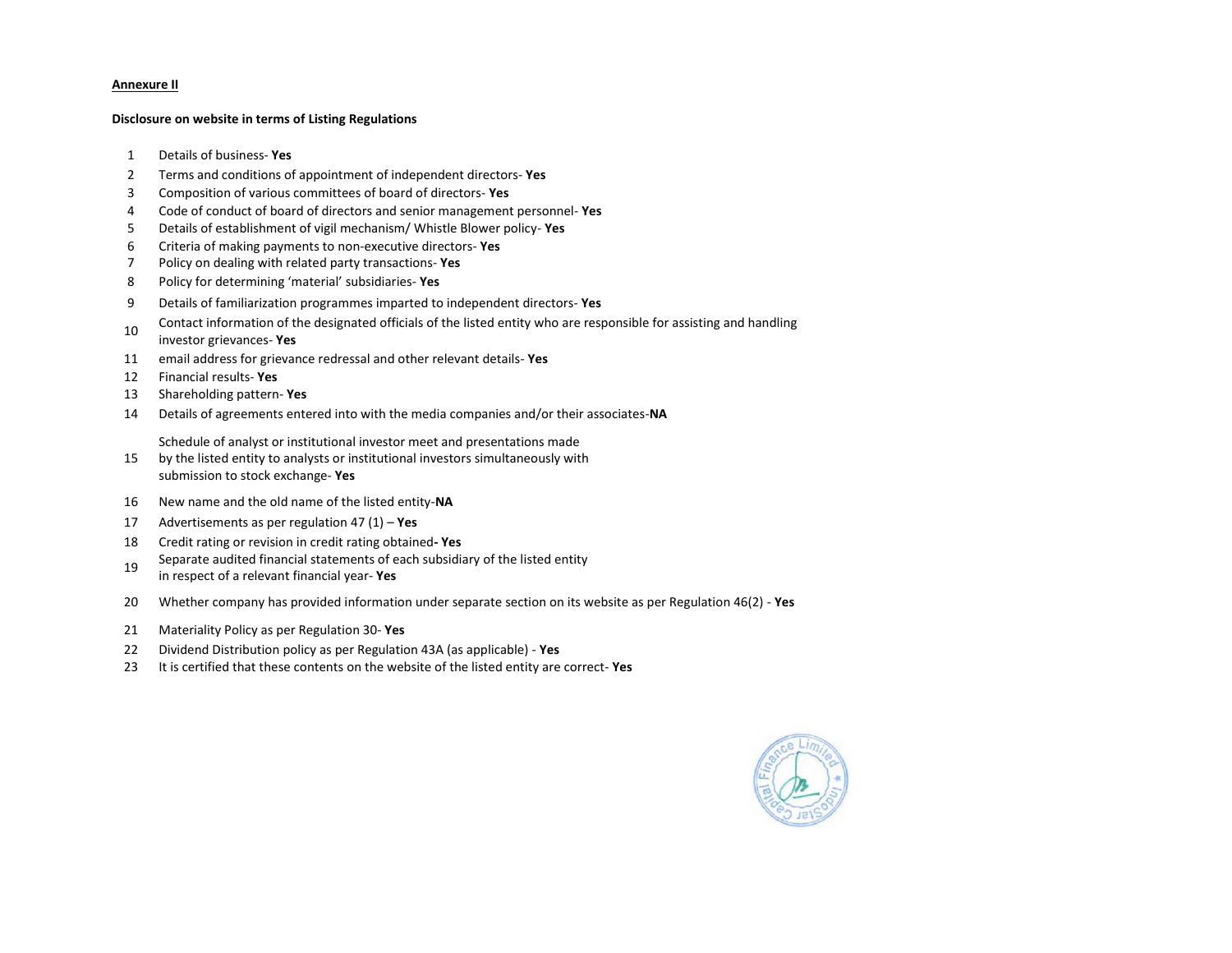#### **Annexure III**

#### **Annual Affirmations**

- Independent director(s) have been appointed in terms of specified criteria of 'independence' and/or 'eligibility'- **Yes**
- Board composition- **Yes**
- Meeting of Board of directors- **Yes**
- Quorum of Board meeting- **Yes**
- Review of Compliance Reports- **Yes**
- Plans for orderly succession for appointments- **Yes**
- Code of Conduct- **Yes**
- Fees/compensation- **Yes**
- Minimum Information- **Yes**
- Compliance Certificate- **Yes**
- Risk Assessment & Management- **Yes**
- Performance Evaluation of Independent Directors- **Yes**
- Recommendation of Board- **Yes**
- Maximum number of Directorships- **Yes**
- Composition of Audit Committee- **Yes**
- Meeting of Audit Committee- **Yes**
- Composition of nomination & remuneration committee- **Yes**
- Quorum of Nomination and Remuneration Committee meeting- **Yes**
- Meeting of Nomination and Remuneration Committee- **Yes**
- Composition of Stakeholder Relationship Committee- **Yes**
- Meeting of Stakeholders Relationship Committee- **Yes**
- Composition and role of risk management committee- **Yes**
- Meeting of Risk Management Committee- **Yes**
- Vigil Mechanism- **Yes**
- Policy for related party Transaction- **Yes**
- Prior or Omnibus approval of Audit Committee for all related party transactions- **Yes**
- Approval for material related party transactions-**NA**
- Disclosure of related party transactions on consolidated basis
- Composition of Board of Directors of unlisted material Subsidiary- **NA**
- Other Corporate Governance requirements with respect to subsidiary of listed entity- **Yes**
- Annual Secretarial Compliance Report- **Yes**
- Alternate Director to Independent Director- **NA**
- Maximum Tenure- **Yes**